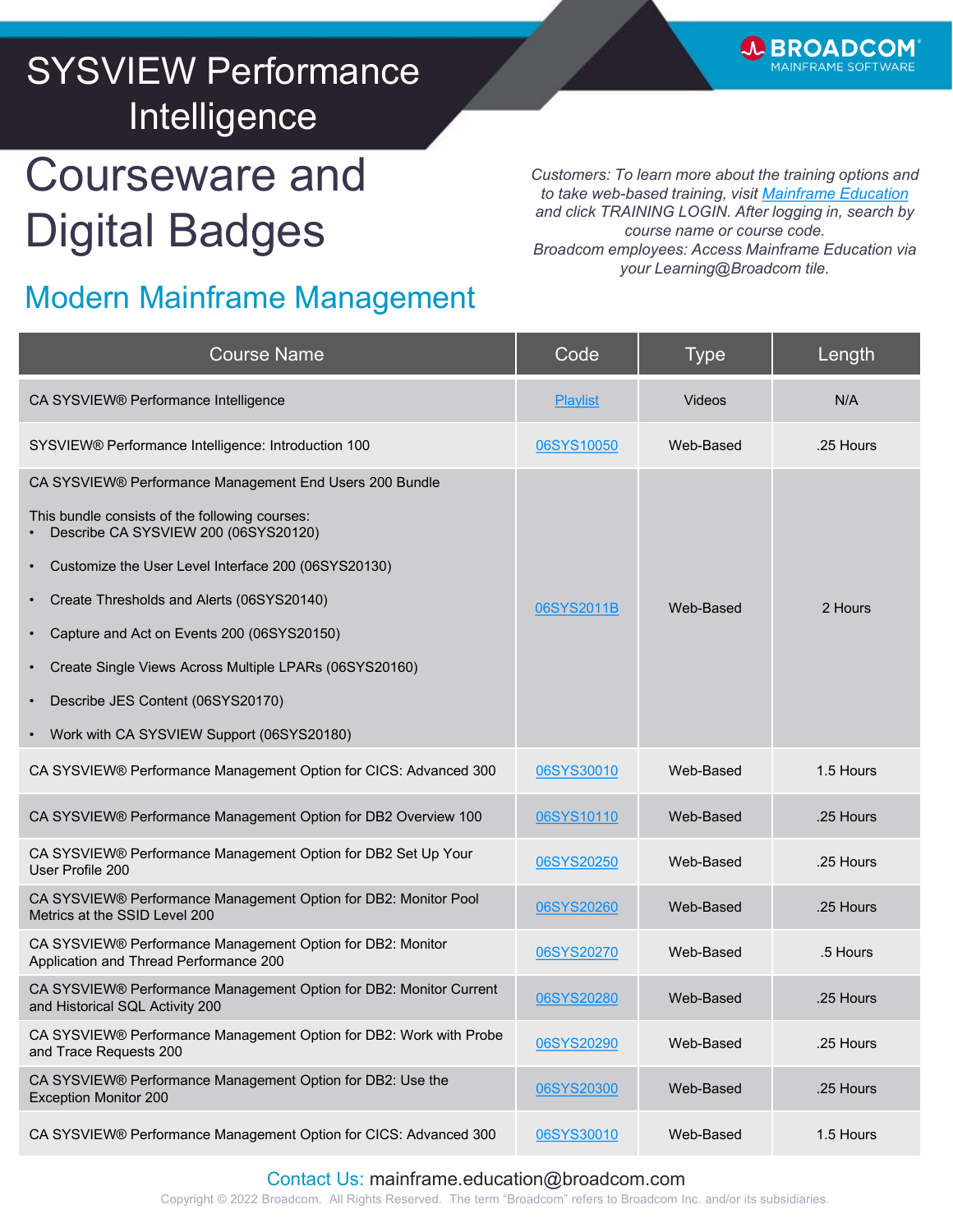## SYSVIEW Performance Intelligence

# Courses and Digital **Badges**

*Customers: To learn more about the training options and to take web-based training, visit [Mainframe Education](https://www.broadcom.com/support/education-training/specialized-training/mainframe-training) and click TRAINING LOGIN. After logging in, search by course name or course code. Broadcom employees: Access Mainframe Education via your Learning@Broadcom tile.*

**WBROADCOM IAINFRAME SOFTWARE** 

| Digital Badge Name                                                                                                 | Role'                     | Level        | Length    |
|--------------------------------------------------------------------------------------------------------------------|---------------------------|--------------|-----------|
| CA SYSVIEW® Performance Management: Fundamentals - Digital Badge<br><b>Assessment</b>                              | All Users                 | Foundational | .5 Hours  |
| CA SYSVIEW® Performance Management: Intermediate – Digital Badge<br>Assessment                                     | All Users                 | Intermediate | .75 Hours |
| CA SYSVIEW <sup>®</sup> Performance Management Option for DB2 for z/OS (CA<br><b>SYSVIEW for DB2) Intermediate</b> | Database<br>Administrator | Intermediate | .75 Hours |

### Operational Intelligence

| <b>Course Name</b>                                                                                    | Code            | Type                  | Length    |
|-------------------------------------------------------------------------------------------------------|-----------------|-----------------------|-----------|
| CA Mainframe Operational Intelligence YouTube Playlist                                                | <b>Playlist</b> | <b>Videos</b>         | N/A       |
| CA Mainframe Operational Intelligence: Monitoring Appliance Health 200                                | 06MOI20200      | Web-Based<br>Training | .25 Hours |
| CA Mainframe Operational Intelligence: Set Up Email Alerts to Monitor<br>Appliance Health Metrics 200 | 06MOI20210      | Web-Based<br>Training | .25 Hours |

### Capacity Reporting

| Course Name                                       | $\mathsf{Code}^!$ | <b>V<sub>De</sub></b> | Length, |
|---------------------------------------------------|-------------------|-----------------------|---------|
| CA Dynamic Capacity Intelligence YouTube Playlist |                   | Videos                | N/A     |



**Web-Based Training** No cost with active maintenance Self-paced training, videos, and eBooks







#### [Mainframe Academy](https://www.broadcom.com/support/education-training/specialized-training/mainframe-academy)

In addition to the courseware included on the learning paths, we are pleased to offer Mainframe Academy with Broadcom.

Designed for mainframe customers by mainframe customers, Mainframe Academy is an accelerated, vendor-agnostic program that equips your new-to-mainframe IT professionals with core programming skills to manage your mainframe environment.

#### Contact Us: mainframe.education@broadcom.com